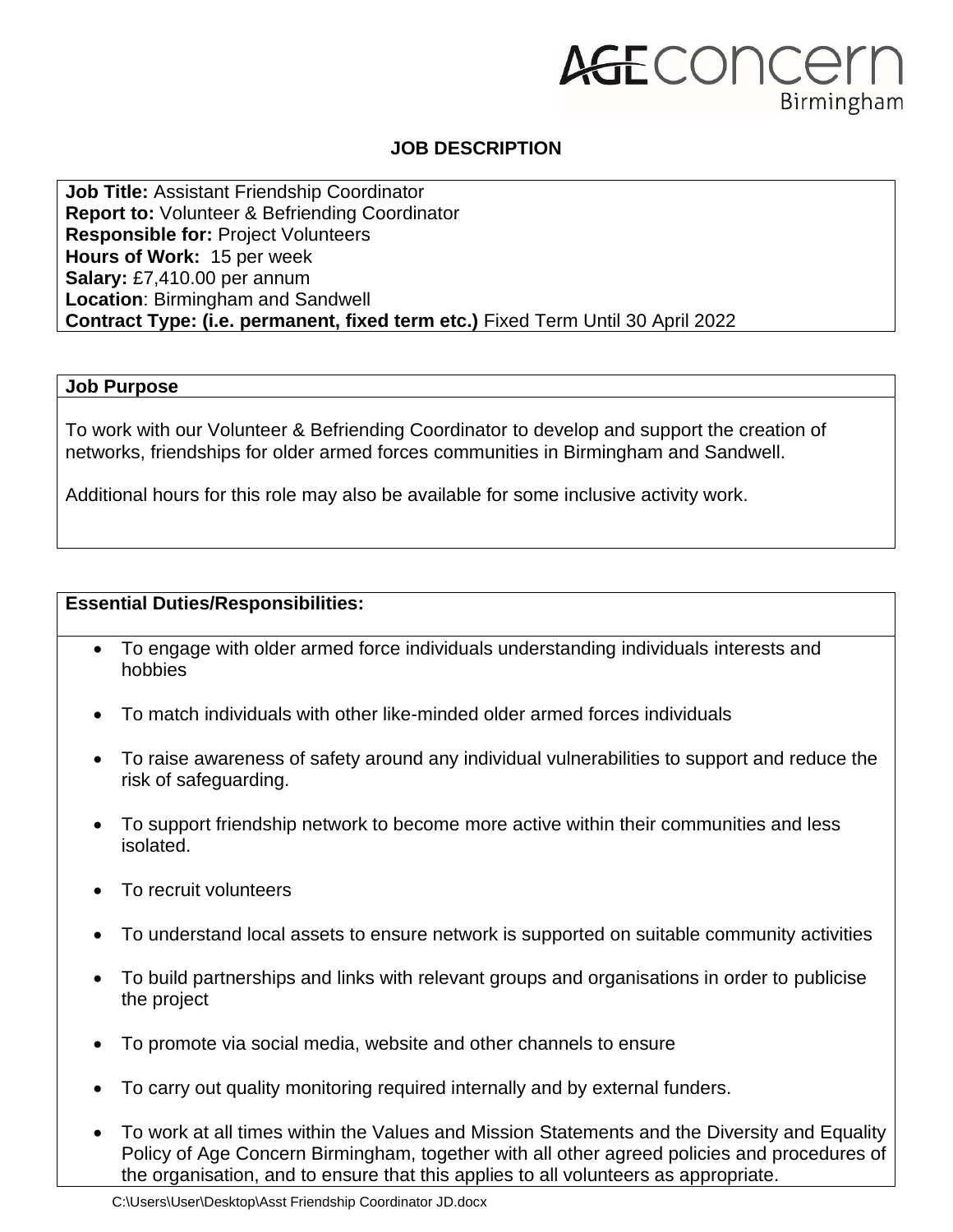- To promote a positive image of Age Concern Birmingham at all times and to establish a professional and confidential working relationship with all staff and volunteers.
- To run activity sessions such as relaxation, singing etc

#### **Skills & Qualifications:**

Experience of working with / within armed forces community would be an advantage

Understanding the needs of older people and vulnerable individuals

Understanding and experience of safeguarding

Experience of working with volunteers

Experience in MS Office

#### **Special Conditions:**

- Disclosure and Barring Service (DBS**)** check will be undertaken for this role.
- This is a description of the job as it is at present.
- It does not form part of the contract of employment.
- Job Descriptions are regularly reviewed and altered when necessary in conjunction with the post holder.

*This is a description of the job as it is at present. It does not form part of the contract of employment. Job Definitions are regularly reviewed and altered when necessary in conjunction with the post holder.*

*Age Concern Birmingham / Jubilee Citizens UK are committed to Safeguarding: Promoting good practice and prevention of harm and abuse To ensure allegations of abuse or suspicions are dealt with and the person experiencing abuse is supported*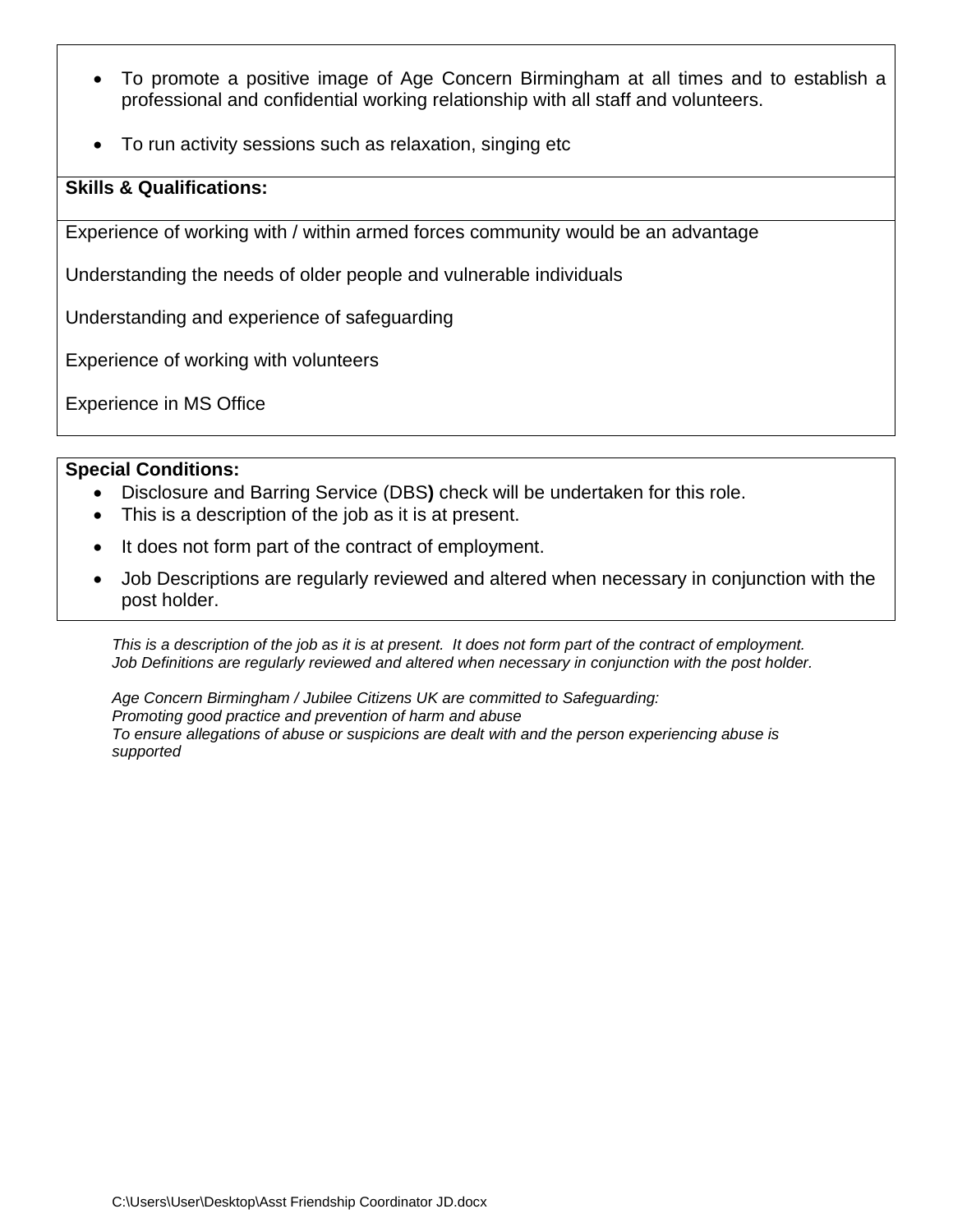

## **PERSON SPECIFICATION**

| <b>FACTORS</b>                                                            | <b>ESSENTIAL</b> | <b>DESIRABLE</b> |
|---------------------------------------------------------------------------|------------------|------------------|
| <b>Skills &amp; Experience</b>                                            |                  |                  |
| Armed forces experience – personal or within the<br>1.<br>workplace       |                  | $\star$          |
| Experience of working with volunteers<br>2.                               | $\star$          |                  |
| Experience of partnership working<br>3.                                   | $\star$          |                  |
| Excellent interpersonal skills (communication,<br>4.<br>listening skills) | $\star$          |                  |
| Understanding of equality and diversity in service<br>5.<br>delivery      | $\star$          |                  |
| Understanding of safeguarding issues<br>6.                                | $\star$          |                  |
| <b>Experience of MS Office</b><br>7.                                      | $\star$          |                  |
| 8. Use of social media in the workplace                                   |                  | $\star$          |
| Ability to run inclusive activity sessions<br>9.                          |                  | $\star$          |
| <b>Personal Characteristics</b>                                           |                  |                  |
| 10. Positive attitude towards older people and others in<br>need          | $\star$          |                  |
| 11. Customer focused                                                      | $\star$          |                  |
| 12. Ability to work on own initiative                                     | $\star$          |                  |

*Date…June 2021*